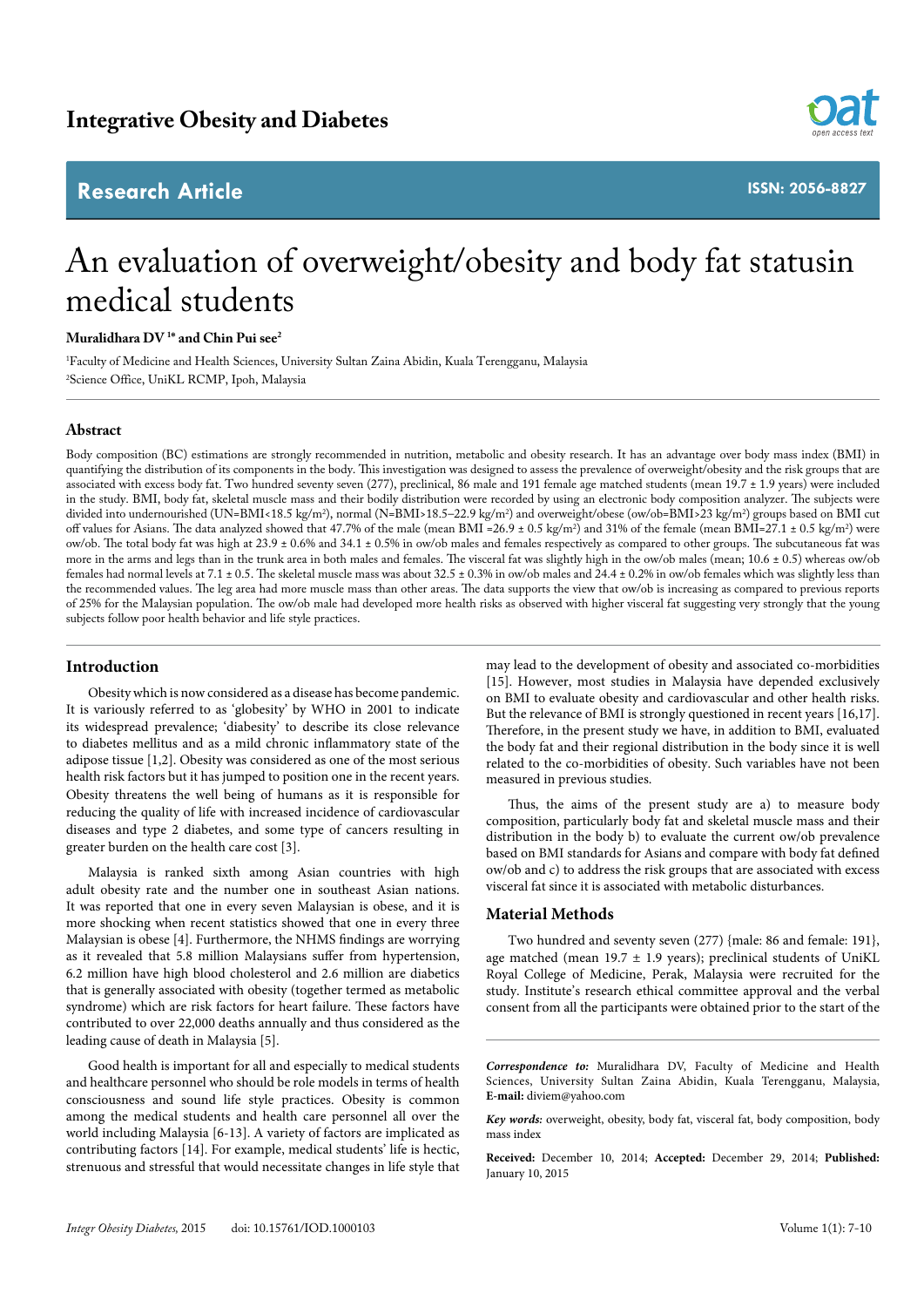study. Body height of each subject was measured by using a stadiometer nearest to 0.5 cm. Body weight, BMI, body fat, skeletal muscle mass and their distribution in different parts of the body and body age were recorded using Body Composition Monitor–HBF- 362 model (Karada Scan, Omron, Japan) that works on the principle of bioelectrical impedance. A well trained operator recorded the body composition variables of all subjects.

The subjects were divided into undernourished (UN=BMI<18.5 kg/m²), normal (N=BMI>18.5-22.9 kg/m²) and overweight/obese (ow/ ob=BMI>23 kg/m<sup>2</sup>) groups based on BMI cut off points for Asian population [18]. Since we had limited number of overweight and obese subjects, the two were combined as one groups in the present study.

SPSS version 17.0 was used for statistical anlysis of the numerical data. ANOVA was applied for comprison of results from different groups and Student's t test was employed for analysing the differences between genders. Level of significance was fixed at p<0.05. The results are expressed as Mean ± SEM.

#### **Results**

Table 1 represents the frequency of BMI defined (for Asians and International standard) distributionof the subjects along with BMI related body fat%. It also shows the body fat measured by the body composition analyzer and graded from low to very high levels (can be related to UN, N and ow/ob groups)as well as the number of subjects in each category. As per the BMI standards for Asians, of the 86 male subjects, UN were 10, N were 35 and the rest 41 belonged to ow/ob group. Similraly, among the 191 females, 28 were UN, 104 were N and 59 were ow/ob subjects (Table 1). As compared with the international standards of BMI, the subjects distribution was different in each category, particularly in the N and ow/ob groups. Body fat based

distribution of subjects also showed quite a variation especially in UN group. The body weight of ow/ob male subjects was  $76.9 \pm 1.7$  kg as compared to 59.0  $\pm$  0.9 kg and 49.2  $\pm$  1.2 kg of N and UN subjects respectively. The body weight of ow/ob female subjects was  $66.8 \pm 1.4$ kg as compared to  $50.4 \pm 0.5$  kg and  $43.9 \pm 0.8$  kg of N and UN subjects respectively. The average BMI of UN, N and ow/obsubjects was about 17.0 kg/m<sup>2</sup>, 20 kg/m<sup>2</sup> and 27.0 kg/m<sup>2</sup> respectively (Figure 1). All values were are statistically significant from each other (p<0.05).

The results revelaed that 47.7% of the 86 male subjects were ow/ob while the 31% of the 191 females fell in that category with an average BMI of >27 kg/m2 . The total body fat as measured by the body composition analyzer was 24.3% in the ow/ob male and 33.6% in the ow/ob female subjects (Figure 1). On the basis of body fat defined grouping, body fat was very high at 28% in the obese males (n:16) and was about 38% in the obese females (n:22) whereas the overweight males had 22% fat



**Figure 1.** Bodymass index of N, UN and ow/ob subjects.

| <b>BMI</b> criteria                    | Male Mean $\pm$ SD |             |               | Female Mean $\pm$ SD     |             |               |
|----------------------------------------|--------------------|-------------|---------------|--------------------------|-------------|---------------|
| Asians                                 | Body fat%          | $\mathbf n$ | $\frac{0}{0}$ | Body fat%                | $\mathbf n$ | $\frac{0}{0}$ |
| $ $ <18.5 (UN)                         | $13.2 \pm 4.6$     | 10          | 11.6          | $23.5 \pm 4.0$           | 28          | 14.7          |
| $18.5 - 22.9$ (N)                      | $15.0 \pm 3.7$     | 35          | 40.7          | $27.7 \pm 3.2$           | 104         | 54.4          |
| $>23$ (ow/ob)                          | $23.7 \pm 4.1$     | 41          | 47.7          | $33.6 \pm 3.8$           | 59          | 30.9          |
| <b>International</b>                   |                    |             |               |                          |             |               |
| $>18.5$ (UN)                           | $13.2 \pm 4.6$     | 10          | 11.6          | $23.5 \pm 3.9$           | 29          | 15.2          |
| $18.5 - 25$ (N)                        | $16.8 \pm 4.5$     | 47          | 54.7          | $28.6 \pm 3.4$           | 128         | 67.0          |
| $>25$ (ow/ob)                          | $25.0 \pm 3.9$     | 29          | 33.7          | $35.8 \pm 3.9$           | 34          | 17.8          |
| <b>BCA Body fat (%) Male</b><br>Female |                    |             |               |                          |             |               |
| $ 5-10$ Low (UN) $5-20$                | $9.38 \pm 1.0$     | 05          | 05.8          | $18.4 \pm 1.1$           | 08          | 04.2          |
| 10-20 Normal (N) 20-30                 | $14.7 \pm 2.8$     | 38          | 44.2          | $26.6 \pm 2.6$           | 104         | 54.4          |
| $ 20-25 \text{ High (ow/ob)} 30-35$    | $24.3 \pm 3.5$     | 43          | 50.0          | $33.6 \pm 3.4$           | 79          | 41.4          |
| 25-50 Very high 35-50<br>(ow/ob)       | $\sim$             | ٠           |               | $\overline{\phantom{a}}$ | ۰           |               |

Table 1. Asian and International standard BMI related body fat% and body composition analyser (BCA) estimated body fat% in UN, N and ow/ob subjects.

Body fat% was significantly different among the groups  $(p<0.05)$ .

**Table 2.** Regional distribution of subcutaneous fat and skeletal muscle in N, UN and ow/ob male and female subjects.

| Variable Subcutaneous fat (SCF)<br>Skeletal muscle (SM) |                | Male           |                |                | Female         |                |
|---------------------------------------------------------|----------------|----------------|----------------|----------------|----------------|----------------|
|                                                         |                | UN             | ow/ob          | N              | UN             | ow/ob          |
| <b>Trunk SCF</b>                                        | $9.2 \pm 0.4$  | $7.9 \pm 0.8$  | $15.5 \pm 0.5$ | $19.4 \pm 0.2$ | $14.9 \pm 0.5$ | $26.8 \pm 0.6$ |
| Leg SCF                                                 | $16.2 \pm 1.0$ | $14.2 \pm 2.1$ | $23.5 \pm 0.7$ | $36.1 \pm 0.4$ | $31.0 \pm 0.8$ | $45.3 \pm 0.9$ |
| Arm SCF                                                 | $17.2 \pm 0.9$ | $15.4 \pm 1.8$ | $23.7 \pm 0.7$ | $40.5 \pm 0.5$ | $36.0 \pm 1.2$ | $48.7 \pm 0.8$ |
| Trunk SM                                                | $30.4 \pm 0.6$ | $32.2 \pm 1.0$ | $25.6 \pm 0.4$ | $21.9 \pm 0.1$ | $23.9 \pm 0.3$ | $18.5 \pm 0.3$ |
| Leg SM                                                  | $53.2 \pm 0.4$ | $54.6 \pm 0.5$ | $49.6 \pm 0.6$ | $38.4 \pm 0.2$ | $38.4 \pm 0.5$ | $37.2 \pm 0.3$ |
| Arm SM                                                  | $41.7 \pm 0.3$ | $43.5 \pm 0.4$ | $38.3 \pm 0.3$ | $30.4 \pm 0.2$ | $33.6 \pm 0.5$ | $23.7 \pm 0.6$ |

As summary of Figures 1-5,BMI, total body fat, visceral fat, subcutaneous fat and skeletal muscle mass of normal, (N), undernourished (UN) and overweight/obese (ow/ob) male and female subjects. All values were significantly different  $(p<0.05)$  within the group and between geeders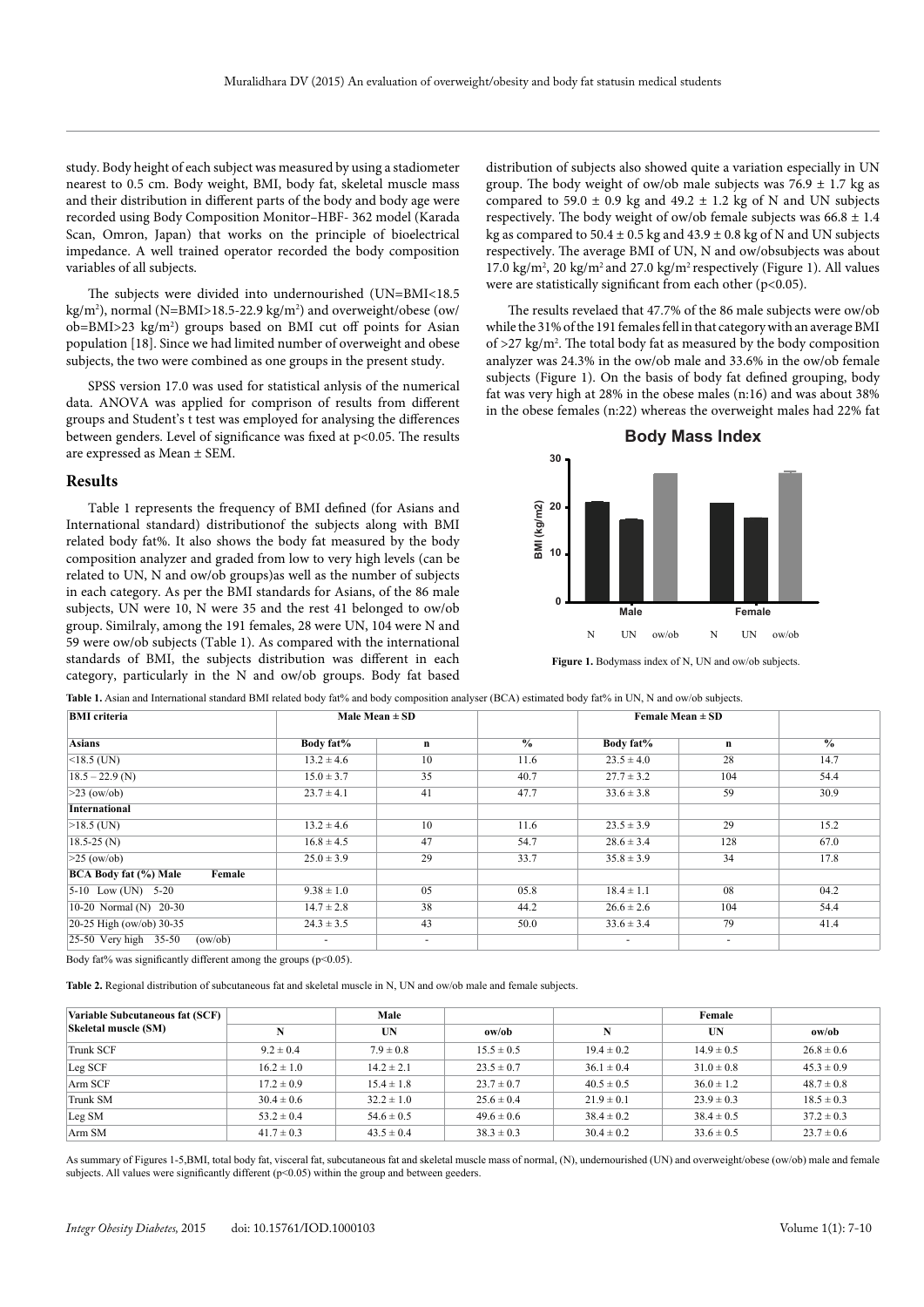







(n:27) and overweight females had 32% (n:56). The UN male had about 9% and the normal subjects had about 15% body fat while the female UN had about 18% and the normal had about 26% body fat. In general, the visceral fat was high in ow/ob subjects but slightly higher in ow/ob males (10.6) whereas the other groups had normal levels at <10. (Figure 2). The subcutaneous fat was higher in the females than the males and more in the arms and legs than in the trunk area in both males and females (Figure 3, Table 2). The skeletal muscle mass constituted about 33% in the ow/ob males and 25% in the ow/ob females which was slightly less than the recommended values. Understandably, the UN and N groups had higher skeletal muscle mass% (Figure 4). The leg area had more muscle mass than arm and trunk areas (Table 2). The other details of regional distribution of subcutaneous fat and skeletal muscle are shown in Table 2.



#### **Discussion**

The obesity pandemic has also spread its tentacles to Malaysia and its prevalence is increasing as years pass by. A number of studies and a few timely reviews reported from Malaysia support this view [Mohamud, W.N.W., Musa, K.I., Khir, A.S.M., Ismail, A.A.S., *et al.* 2011; [20-30].

The Institute for Public Health under the Ministry of Health, Malaysia, conducted the first National Health and Morbidity Survey (NHMS) in 1986 and carries out similar surveys once in every ten years. Based on these reports, the prevalence of BMI defined overweight and obesity in subjects >18 years of age has escalated from 16.6% and 4.4% in 1996, to 29.1% and 14.0% in 2006 [23]. For example, a recent study in 2011 on 4428 adults aged >18 years from 5 different regions of Malaysia reported a prevalence of overweight and obesity to be 33.6% and 19.5% respectively. The study also reported that 22.5% of their female subjects and 14.1% of males were obese. And, more than 43% of the younger subjects in the study below 30 years of age were either overweight (20%) or obese (13.9%). The same group also noted a 3 fold increase in the prevalence diabetes and impaired glucose tolerance and poor blood pressure control [19]. Even the BMI defined prevalence of overweight (34.2%) and obesity (20.4%) in MySoN study was higher than that observed in previous Malaysian studies [27].

Health care profession is a great attraction from different viewpoints. Obesity related studies on medical students are rare but some studies show that obesity is a problem even in this population. For example, a Japanese study has reported an increasing trend in obesity from 1979-1991. Another report from Greece has shown that 4% men and 23% women had BMI >25 kg/m2 . The study also revealed that 33% male and 22% female subjects had central obesity [8]. Similarly, a study from Sicily has shown that 13% male 13.6% female subjects were obese [10]. A recent study from Malaysia has recorded 30% ow/ob subjects among their medical students with a BMI over 23 kg/m<sup>2</sup> [11]. It was earlier reported that overweight students in Malaysia was about 21% in 2001 which might reach 26.5% in 2015 whose predictions [28] have become true as supported by some recent reports including our study. Though, our findings agree with other studies on the increasing trend in ow/ob it differs with the findings that females had a higher rate of ow/ob than males. Our study points out that the ow/ob males were more in number as compared to females that is in agreement with another report [30]. Data on body age of the ow/ob male and female subjects in our study indicated that metabolic changes had already began at 20 years of age that would have occurred normally around 40 years of age. Such premature changes in metabolic status can probably be ascribed to higher body fat levels.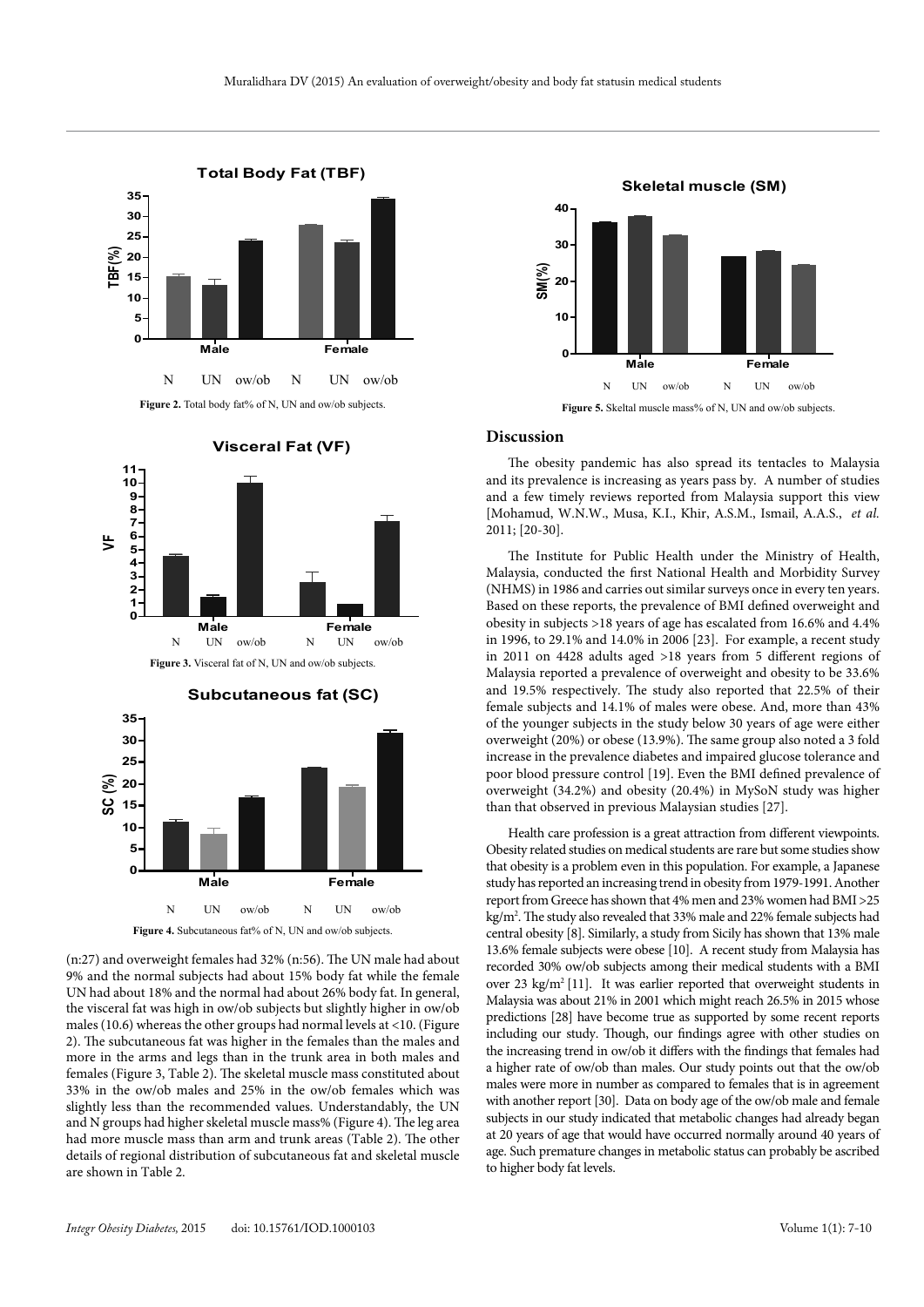Though, BMI is considered as a surrogate measure of body fat, it can not predict the metabolic consequences, cardiovascular and other health risks associated with obesity [16]. Secondly, BMI cut-off values are different for Asians. Therefore, by considering the limitations of BMI, there is a need to gradually evolve beyond BMI towards standards based on actual measurements of body fat mass since BC is the final product of life style or health behavior and other related factors [31,32]. Hence, we resorted to study the ow/ob prevalence in our subjects by measuring the body composition, particularly body fat levels, in addition to BMI. Our study has revealed an astonishing level of 47.7% and 31% of ow/ob male and female subjects respectively as defined by BMI for Asians. Though, our data shows a very high prevalence of ow/ ob as compared to 30% in Boo *et al.* study (2010), the figures of 30% overweight and 19% obesity as measured by body composition analyzer is comparable to another recent study [19]. Though, differences may arise because of the different methods of assessing overweight or obesity (BMI alone or body composition analysis), the results of the present study and other obesity related studies from Malaysia have to be given a more serious attention.This is particularly so where reports point out that the prevalence of obesity is higher in developing countries with cardiovascular diseases as the leading cause of death [World Health Organization (WHO)., 2000; [33] contributing to about 30% of deaths among adults in Malaysia [34]. Under the current situation, it is also to be noted that the WHO has estimated that in 2030, Malaysia would have a total number of 2.48 million diabetics compared to 0.94 million in 2000 which is another major risk associated with obesity [35].

These findings clearly reflect that there is an alarming growth of Malaysian adults who are over weight or obese over the years. The reasons that may be ascribed to this condition are rapid industrialization, urbanization, and marked socio-economic advancement in Malaysia over the last two decades that has brought about significant changes in life style and nutrition transition of communities. These include changes in the dietary patterns e.g. an increase in consumption of fats, oils and refined carbohydrates and a decreased intake of complex carbohydrates [36]. One should remember that the positive energy balance required for obesity to develop is just 10 calories per day in excess of what the body requires for weight maintenance will produce one pound  $(1Kg = 2.2 \text{ lbs})$  weight gain over one year [37]. And, the increase in obesity prevalence has also been related to an increasing sedentary lifestyle with less physical activities which occur not only in affluent countries, but also in developing countries [36]. If the problem can be addressed early and effectively, it not only ensures good health, quality of life for the individuals but also less financial burden on the government and improves the human capital and work force for the nation. The best way to achieve the goal in our experience is to adopt a policy of 'push-n-pull' regarding exercise (push oneself to more physical activity) and diet (pull away from calorie rich and junk foods) and any other means that keeps the mind and body healthy.

#### **References**

- 1. Sims EA, Danforth E Jr, Horton ES, Bray GA, Glennon JA, et al. (1973) Endocrine and metabolic effects of experimental obesity in man. *Recent Prog Horm Res* 29: 457-496. [[Crossref\]](http://www.ncbi.nlm.nih.gov/pubmed/4750591)
- 2. Gregor MF, Hotamisligil GS (2011) Inflammatory mechanisms in obesity. *Annu Rev Immunol* 29: 415-445. [[Crossref](http://www.ncbi.nlm.nih.gov/pubmed/21219177)]
- 3. Haslam DW, James WP (2005) Obesity. *Lancet* 366: 1197-1209. [[Crossref](http://www.ncbi.nlm.nih.gov/pubmed/16198769)]
- 4. Malnick SD, Knobler H (2006) The medical complications of obesity. *QJM* 99: 565- 579. [[Crossref\]](http://www.ncbi.nlm.nih.gov/pubmed/16916862)
- 5. Institute for Public Health (IPH). The Third National Health and Morbidity Survey (NHMS III) 2006, Nutritional Status. Ministry of Health, Malaysia; 2008.
- 6. Kumar A, Ramiah S (2005) Anthropometric studies on students of the Nepal Medical College: elbow breadth. *Kathmandu Univ Med J* (KUMJ) 3: 345-348. [\[Crossref](http://www.ncbi.nlm.nih.gov/pubmed/16449833)]
- 7. Ohe K, Hachiy Y, Takahashi Y, Oda S (1992) The significance of obesity in UOEH medical students--multiple regression analysis of the annual physical checkup data in 1991. *JUOEH* 14: 279-288. [[Crossref\]](http://www.ncbi.nlm.nih.gov/pubmed/1470777)
- 8. Bertsias G, Mammas I, Linardakis M, Kafatos A (2003) Overweight and obesity in relation to cardiovascular disease risk factors among medical students in Crete, Greece. *BMC Public Health* 3: 3. [[Crossref](http://www.ncbi.nlm.nih.gov/pubmed/12517305)]
- 9. Neser WB, Thomas J, Semenya K, Thomas DJ, Gillum RF (1986) Obesity and hypertension in a longitudinal study of black physicians: the Meharry Cohort Study. *J Chronic Dis* 39: 105-113. [[Crossref\]](http://www.ncbi.nlm.nih.gov/pubmed/3944222)
- 10. Abbate C, Giorgianni C, Munaò F, Beninato G, D'Arrigo G, et al. (2006) Evaluation of obesity in healthcare workers. *Med Lav* 97: 13-19. [[Crossref\]](http://www.ncbi.nlm.nih.gov/pubmed/17009666)
- 11. Boo NY, Chia GJ, Wong LC, Chew RM, Chong W, et al. (2010) The prevalence of obesity among clinical students in a Malaysian medical school. *Singapore Med J* 51: 126-132. [[Crossref](http://www.ncbi.nlm.nih.gov/pubmed/20358151)]
- 12. Gopalakrishnan S, Ganeshkumar P, Prakash MV, Christopher, Amalraj V (2012) Prevalence of overweight/obesity among the medical students, Malaysia. *Med J Malaysia* 67: 442-444. [[Crossref\]](http://www.ncbi.nlm.nih.gov/pubmed/23082463)
- 13. Goonasegaran AR1, Nabila FN, Shuhada NS (2012) Comparison of the effectiveness of body mass index and body fat percentage in defining body composition. *Singapore Med J* 53: 403-408. [[Crossref](http://www.ncbi.nlm.nih.gov/pubmed/22711041)]
- 14. Wilborn C, Beckham J, Campbell B, Harvey T (2005) Obesity: Prevalence, Theories, Medical Consequences, Management, and Research Directions. *J Int Soc Sports Nutr* 2: 34–31. [[Crossref\]](http://www.ncbi.nlm.nih.gov/pmc/articles/PMC2129146/)
- 15. Gupta S, Ray TG, Saha I (2009) Overweight, obesity and influence of stress on body weight among undergraduate medical students. *Indian J Community Med* 34: 255-257. [[Crossref\]](http://www.ncbi.nlm.nih.gov/pubmed/20049308)
- 16. Romero-Corral A, Montori VM, Somers VK, Korinek J, Thomas RJ, et al. (2006) Association of bodyweight with total mortality and with cardiovascular events in coronary artery disease: a systematic review of cohort studies. *Lancet* 368: 666-678. [[Crossref\]](http://www.ncbi.nlm.nih.gov/pubmed/16920472)
- 17. Yusuf S, Hawken S, Ounpuu S, Bautista L, Franzosi MG, et al. (2005) Obesity and the risk of myocardial infarction in 27,000 participants from 52 countries: a case-control study. *Lancet* 366: 1640-1649. [[Crossref\]](http://www.ncbi.nlm.nih.gov/pubmed/16271645)
- 18. Ministry of Health Malaysia & Academy of Medicine Malaysia (2003) Clinical Practise Guidelines on Management of Obesity.
- 19. Mohamud WN, Musa KI, Khir AS, Ismail AA, Ismail IS, et al. (2011) Prevalence of overweight and obesity among adult Malaysians: an update. *Asia Pac J Clin Nutr* 20: 35-41. [[Crossref](http://www.ncbi.nlm.nih.gov/pubmed/21393108)]
- 20. Mohamad WB, Mokhtar N, Mafauzy M, Mustaffa BE, Musalmah M (1996) Prevalance of obesity and overweight in northeastern peninsular Malaysia and their relationship with cardiovascular risk factors. *Southeast Asian J Trop Med Public Health* 27: 339- 342. [[Crossref\]](http://www.ncbi.nlm.nih.gov/pubmed/9279999)
- 21. Rampal L, Rampal S, Khor GL, Zain AM, Ooyub SB, et al. (2007) A national study on the prevalence of obesity among 16,127 Malaysians. *Asia Pac J Clin Nutr* 16: 561-566. [[Crossref\]](http://www.ncbi.nlm.nih.gov/pubmed/17704038)
- 22. Ismail MN, Chee SS, Nawawi H, Yusoff K, Lim TO, et al. (2002) Obesity in Malaysia. *Obes Rev* 3: 203-208. [[Crossref](http://www.ncbi.nlm.nih.gov/pubmed/12164473)]
- 23. Khambalia AZ, Seen LS (2010) Trends in overweight and obese adults in Malaysia (1996-2009): a systematic review. *Obes Rev* 11: 403-412. [[Crossref](http://www.ncbi.nlm.nih.gov/pubmed/20233309)]
- 24. Chee HL, Kandiah M, Khalid M, Shamsuddin K, Jamaluddin J, et al. (2004) Body mass index and factors related to overweight among women workers in electronic factories in Peninsular Malaysia. *Asia Pac J Clin Nutr* 13: 248-254. [[Crossref\]](http://www.ncbi.nlm.nih.gov/pubmed/15331336)
- 25. Mazapuspavina MY, Daher AM, Nafiza MN, Ramli AS (2012) Overweight and Obesity in Malaysia: An Epidemiology Survey. *J Hypertens* 30: 220.
- 26. Cheong SM, Kandiah M, Chinna K, Chan YM, Saad HA (2010) Prevalence of obesity and factors associated with it in a worksite setting in Malaysia. *J Community Health*  35: 698-705. [[Crossref\]](http://www.ncbi.nlm.nih.gov/pubmed/20458526)
- 27. Zaki M, Robaayah Z, Chan SP, Vadivale M, Lim TO (2010) Malaysia Shape of the Nation (MySoN): a primary care based study of abdominal obesity in Malaysia. *Med J Malaysia* 65 Suppl A: 143-149. [[Crossref](http://www.ncbi.nlm.nih.gov/pubmed/21488476)]
- 28. Kee CC Jr, Jamaiyah H, Noor Safiza MN, Khor GL, Suzana S, et al. (2008) Abdominal Obesity in Malaysian Adults: National Health and Morbidity Survey III (NHMS III, 2006). *Malays J Nutr* 14: 125-135. [[Crossref\]](http://www.ncbi.nlm.nih.gov/pubmed/22691770)
- 29. Kasmini K, Idris MN, Fatimah A, Hanafiah S, Iran H, et al. (1997) Prevalence of overweight and obese school children aged between 7 to 16 years amongst the major 3 ethnic groups in Kuala Lumpur, Malaysia. *Asia Pac J Clin Nutr* 6: 172-174. [[Crossref\]](http://www.ncbi.nlm.nih.gov/pubmed/24394759)